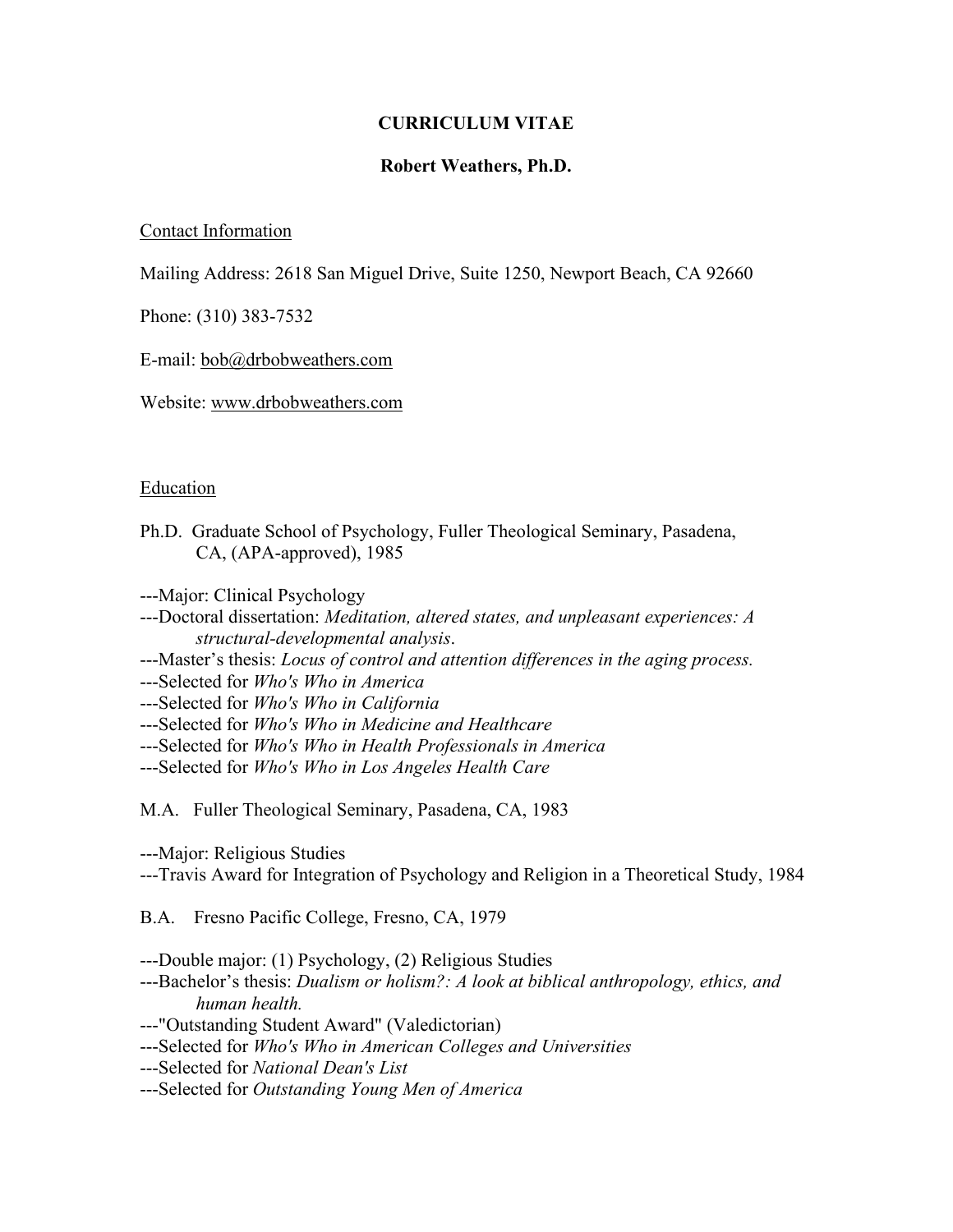## Employment and Experience

# Educational Settings

Faculty Mentor in Doctor of Clinical Psychology Degree Program (including course development, online instruction, supervision of doctoral dissertations, grading students' level of performance, consultation with students and faculty), School of Behavioral Sciences, California Southern University, Costa Mesa, CA, 2018-2019

Consultant for Curriculum, Research, & Program Development (including new course development, online dissertation advisement, online seminar presentation, staff training and consultation, participation in university policy making), School of Behavioral Sciences, California Southern University, Costa Mesa, CA, 2010-2018

Adjunct Instructor in Counseling Master's Degree Program (including course development, classroom and online instruction, supervision of skills-building exercises, grading students' level of performance, consultation with students and faculty), Argosy University, Orange County campus, CA, 2014

Core Faculty for Integral Recovery Certificate Program (including course development, classroom and online instruction, supervision of skills-building exercises, grading students' level of performance, consultation with students and faculty), Integral Recovery Institute, Teasdale, UT, 2014

Adjunct Instructor in Forensic Psychology Master's Degree Program (including course development, classroom and online instruction, supervision of skills-building exercises, grading students' level of performance, consultation with students and faculty; awarded Argosy University Certificate of Appreciation ["for outstanding performance and lasting contribution to student education and growth"]), Argosy University, Los Angeles & Orange County campuses, CA, 2011-2012

Director of Clinical Training in Masters' Degree and Doctoral Degree Programs (including course development, online course instruction and practicum supervision, supervision of staff skills-building exercises, grading students' level of performance, consultation with students and faculty, participation in policy making), School of Behavioral Sciences, California Southern University, Santa Ana, CA, 2008-2010

Adjunct Instructor in Counseling Psychology Master's Degree Program (including course development, classroom instruction, supervision of skills-building exercises, grading students' level of performance, consultation with students and faculty), California State University, San Bernardino, CA, 2008

Adjunct Instructor in Humanities Division of Bachelor's Degree Program (including course development, classroom instruction, facilitation of distance learning, grading students' level of performance, consultation with students and faculty), Granite State College, University of New Hampshire, Conway, NH, 2004-2006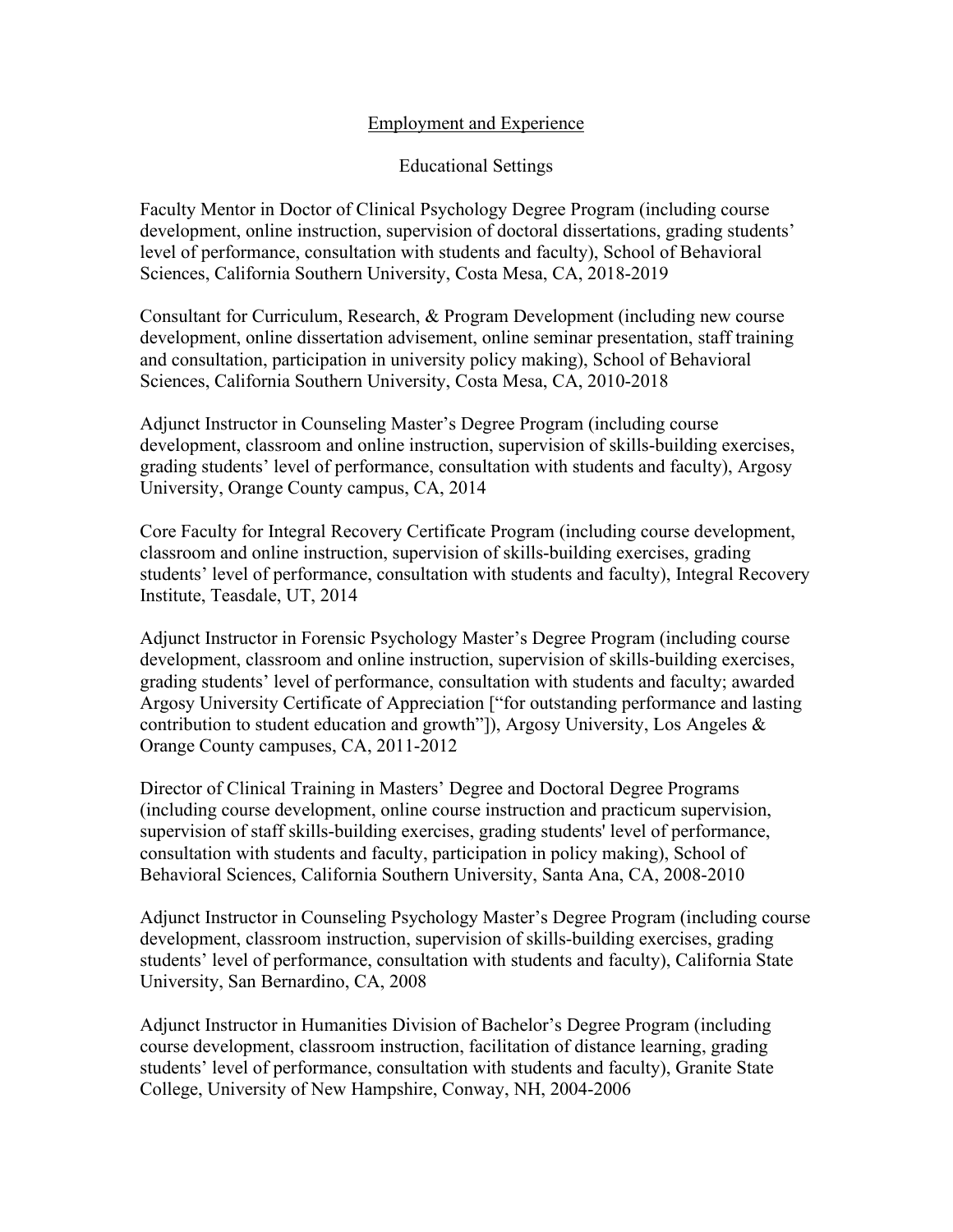Visiting Professor of Clinical Psychology in Doctoral Degree Program (including course development, classroom instruction, supervision of skills-building exercises, grading students' level of performance, consultation with students and faculty), Loma Linda University, Loma Linda, CA, 2002

Professor of Clinical Psychology in Master's Degree and Doctoral Degree Programs (including directorship of master's-level Marriage, Family, & Child Counseling training program, course development, classroom instruction, supervision of skills-building exercises, grading students' level of performance, consultation with students and faculty, supervision of doctoral dissertations, participation in policy-making committees; awarded Charles and Harriet Luckman Distinguished Teaching Fellowship [highest university honor given to teaching faculty]), Pepperdine University Graduate School of Education and Psychology, Culver City, CA, 1986-2001

Visiting Professor of Counseling Psychology in Master's Degree Programs (including directorship of master's-level Marriage, Family, & Child Counseling training program, course development, classroom instruction, supervision of skills-building exercises, grading students' level of performance, consultation with students and faculty, supervision of master's theses, participation in policy-making committees), Pacifica Graduate Institute, Santa Barbara, CA, 1992-1993, 1998-1999

Teaching Assistant in Psychology Department for Orrin Berg, Ph.D. (including substitute classroom instruction, formulating tests and assignments, grading students' level of performance), Fresno Pacific University, Fresno, CA, 1978-1979

Teaching Assistant in Religious Studies Department for Howard Loewen, Ph.D. (including substitute classroom instruction, formulating tests and assignments, grading students' level of performance), Fresno Pacific University, Fresno, CA, 1978-1979

Vocational Counselor (including individual assessment & counseling; classroom presentations; and group workshops), Campus Career Center, Redwood High School, Visalia, CA, 1977-1978

## Mental Health Settings

Recovery Coach & Addiction Educator (outpatient clientele presenting with primary presenting problem of substance abuse; professional consultation; seminar presentations), private practice office in Newport Beach, CA, 2010-present

Addiction Educator (co-founder of "Your Vitality Project," online addiction education resource for individuals in recovery, their loved ones, and healthcare professionals working with this population; multiple weekly online group facilitation; monthly online workshops and weekly online live interviews; daily online video posts), Santa Clarita, CA, 2019-2021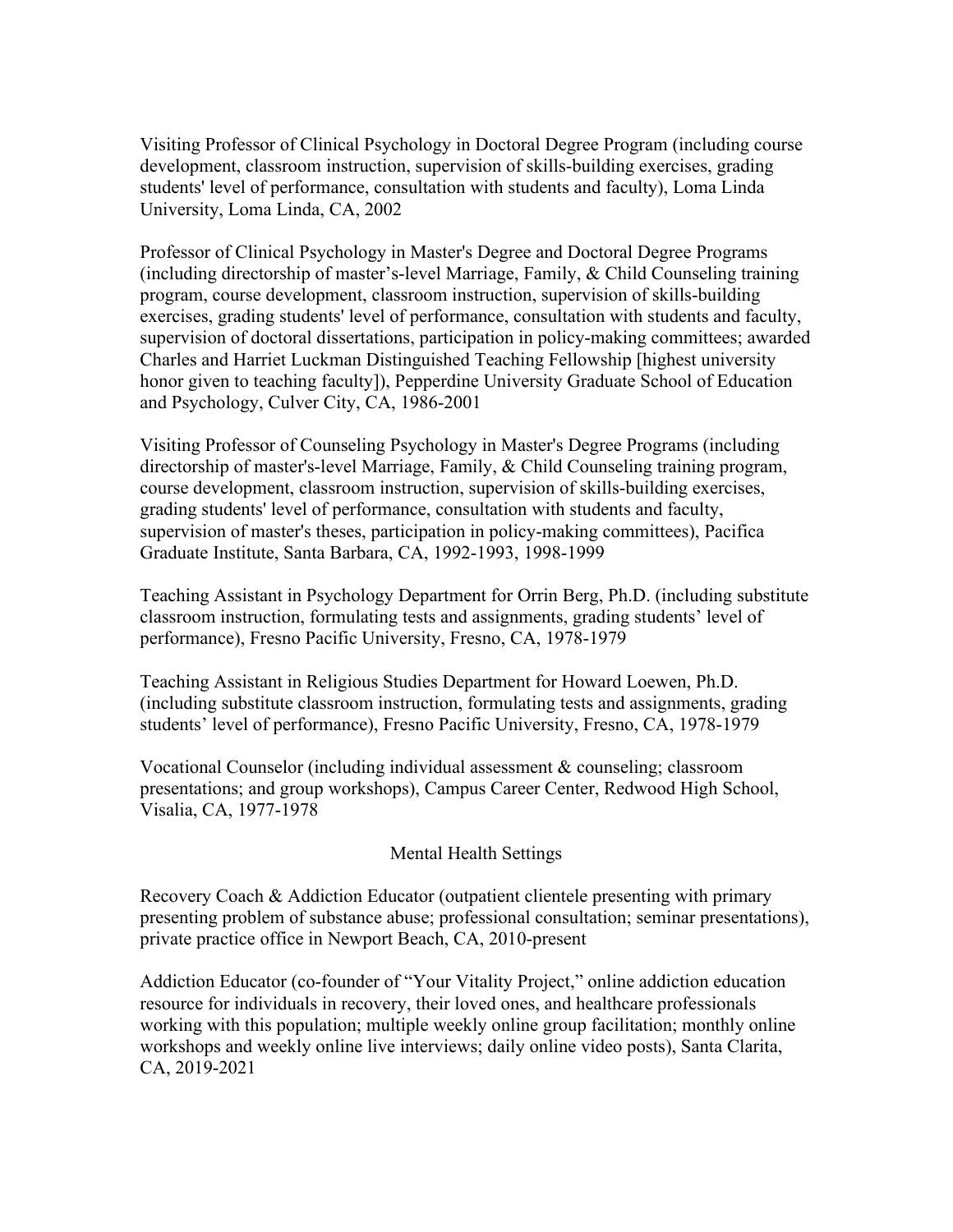Recovery Coach & Addiction Educator (inpatient clientele presenting with primary presenting problem of substance abuse; psychoeducational groups; staff in-service training), American Addiction Institute of Mind and Medicine, Santa Ana, CA, 2018- 2021

Recovery Coach & Addiction Educator (inpatient clientele presenting with primary presenting problem of substance abuse; psychoeducational groups; staff in-service training), Livingood Center, Costa Mesa, CA, 2018-2021

Recovery Coach & Addiction Educator (inpatient clientele presenting with primary presenting problem of substance abuse; psychoeducational groups; staff in-service training), Beachside Treatment Center, Fountain Valley, CA, 2018-2021

Recovery Coach & Addiction Educator (inpatient clientele presenting with primary presenting problem of substance abuse; psychoeducational groups; staff in-service training), Sobertec Treatment Center, Aliso Viejo, CA, 2018-2019

Recovery Coach & Addiction Educator (inpatient clientele presenting with primary presenting problem of substance abuse; psychoeducational groups; staff in-service training), Beginnings Treatment Center, Santa Ana, CA, 2016-2019

Clinical Director (at outpatient treatment facility [clientele presenting with primary diagnosis of substance abuse], including supervision of multidisciplinary, recoveryfocused staff, including in-service training), Wellminded Center, Irvine, CA, 2014

Licensed Clinical Psychologist (including individual and group modalities of adolescent, adult, marital, and family therapy; psychological assessment; school and professional consultation; seminar presentations), private practice offices in Malibu & Santa Monica, CA, 2007-2010

Staff Psychologist (at inpatient residential treatment facility [clientele presenting with dual diagnosis of substance abuse and other psychiatric disorders], including individual and group modalities of adult, marital, and family therapy; psychological assessment; supervision of interns; coordination of multidisciplinary staff in-service training), Stone Eagle Retreat Center, Malibu, CA, 2007-2008

Supervising Psychologist (at outpatient treatment facility [clientele including preschool children and their families] including clinical supervision of doctoral-level interns and masters-level trainees, seminar development and presentation, consultation with students and faculty, participation in policy-making committees), START Clinic, affiliated with California State University, San Bernardino, CA, 2007-2008

Licensed Clinical Psychologist (including individual and group modalities of adolescent, adult, marital, and family therapy; supervision of master's-level interns; school and professional consultation; seminar presentations), Mount Washington Valley Psychological Services, Conway, NH, 2004-2007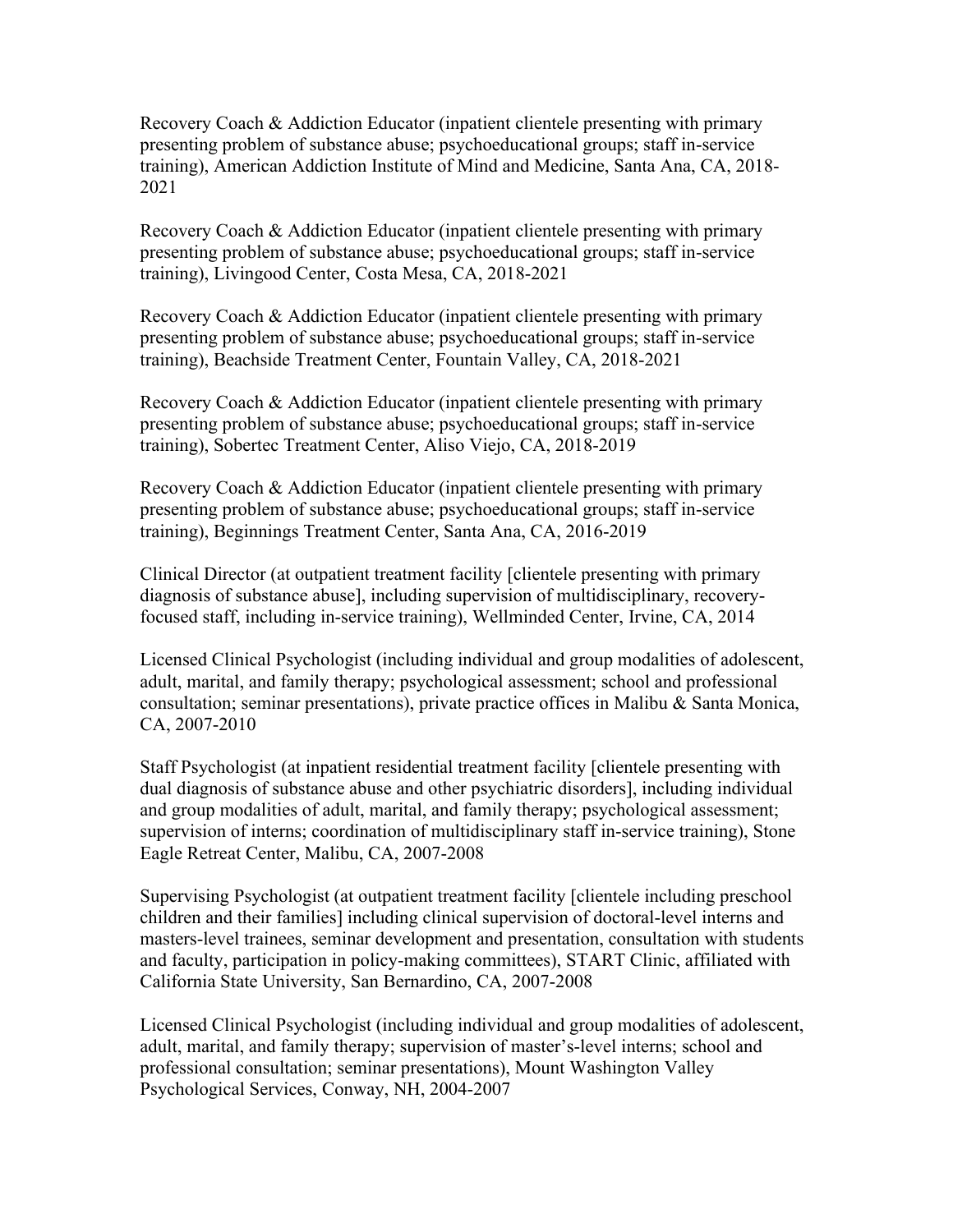Clinical Director (in charge of residential treatment [clientele presenting with dual diagnosis of substance abuse and other psychiatric disorders], including individual and group modalities of adult, marital, and family therapy; psychological assessment; supervision of interns; coordination of multidisciplinary staff in-service training), Passages Substance Abuse Treatment Center, Malibu, CA, 2002-2004

Licensed Clinical Psychologist (including individual and group modalities of adolescent, adult, marital, and family therapy; psychological assessment; supervision of interns; school and church consultation; seminar presentations), private practice office in West Los Angeles, CA, 1992-2003

Licensed Clinical Psychologist (including individual and group modalities of adolescent, adult, marital, and family therapy; psychological assessment; supervision of interns; school and church consultation; seminar presentations), Weathers & Associates Psychological Clinic, Pasadena, CA, 1987-1992

Psychological Assistant (including adolescent, adult, marital, and family therapy; psychological assessment; seminar presentations), El Dorado Psychological Group, Pasadena, CA, 1983-1987

Registered Psychologist (including child therapy; coordination of staff in-service training; supervision of predoctoral practicum students; school consultation), Pasadena Children's Training Society (The Sycamores), Pasadena, CA, 1985-1986

Psychology Intern (including individual and group therapy with adolescents and adults; school consultation and education), University of Southern California Student Counseling Center, Los Angeles, CA, 1984-1985

Psychology Intern (including child, adolescent, and family therapy; psychological assessment; school consultation; parent education), Anaheim Child Guidance Center, Anaheim, CA, 1983-1984 (APA-approved)

Student Clinician (residential treatment with autism-spectrum children), Covenant House, affiliated with the Psychological Center, Graduate School of Psychology, Fuller Theological Seminary, Pasadena, CA, 1983

Psychology Clerk (including group therapy with children and adolescents; psychological assessment across all age groups; volunteer), Los Angeles County/University of Southern California Medical Center, Los Angeles, CA, 1982-1983

Student Clinician (including child and family therapy; school consultation), Child Development Clinic, affiliated with the Psychological Center, Graduate School of Psychology, Fuller Theological Seminary, Pasadena, CA, 1982-1983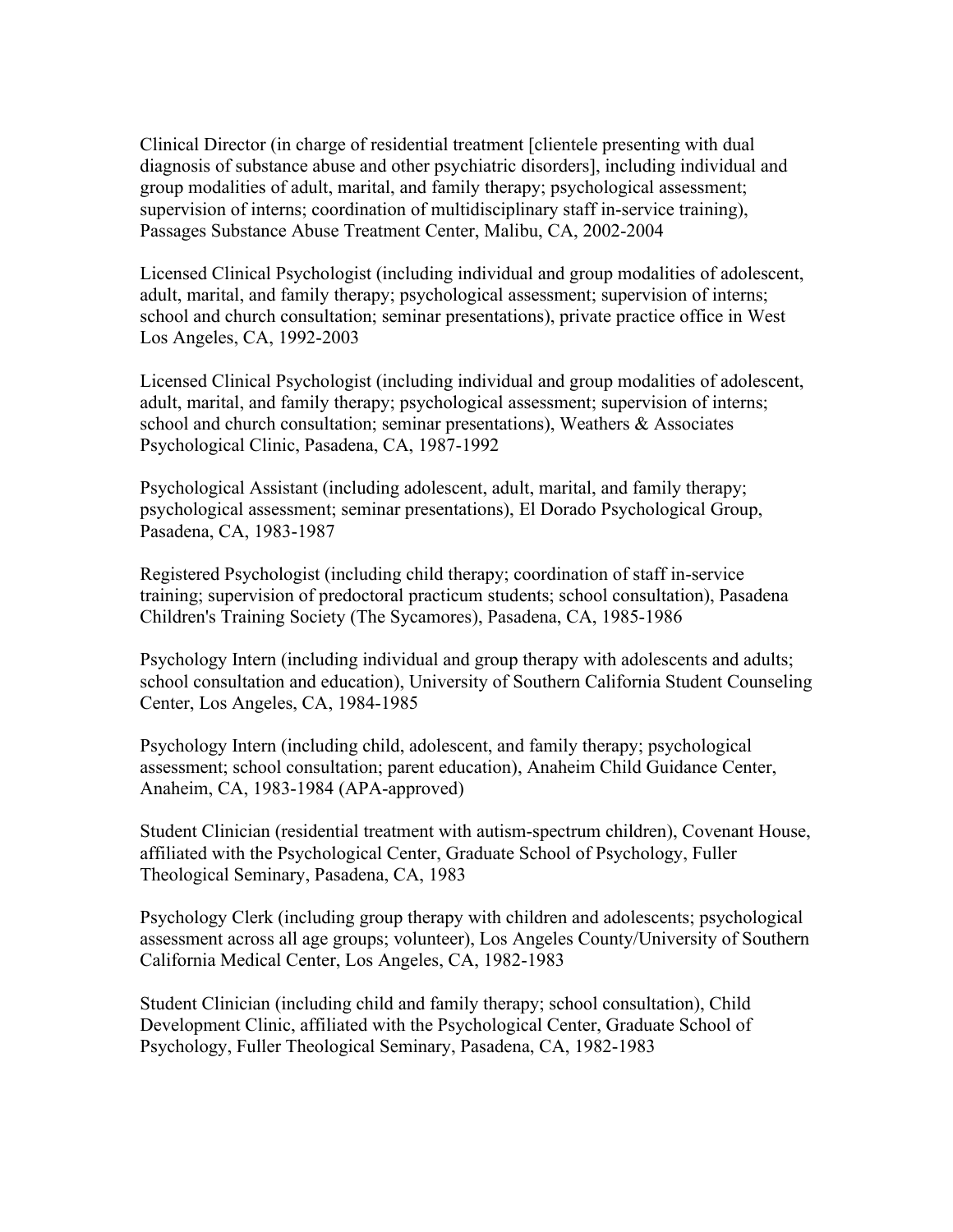Community Psychology Consultant (administrative problem-solving with gerontological population; volunteer), Scripps Home, Pasadena, CA, 1982

Student Clinician (including individual, group, and family psychotherapy with adult clients and their families; program development), Inter-Community Alternatives Network (I-CAN), a county-funded partial hospitalization program affiliated with the Psychological Center, Graduate School of Psychology, Fuller Theological Seminary, Pasadena, CA, 1980-1983

Research Assistant (psychological testing and evoked potential data collection with gerontological population; volunteer), Andrus Gerontology Center, University of Southern California, Los Angeles, CA, 1981

Student Trainee (including child adolescent, adult, marriage and family, and gerontological assessment and psychotherapy; volunteer), Pasadena Community Counseling Center, affiliated with the Psychological Center, Graduate School of Psychology, Fuller Theological Seminary, Pasadena, CA, 1980-1982

Student Clinician (residential treatment with autism-spectrum children; volunteer), Covenant House, affiliated with the Psychological Center, Graduate School of Psychology, Fuller Theological Seminary, Pasadena, CA, 1980

Mental Health Assistant (paid), Tulare View Hospital (short-term intensive care psychiatric unit), Tulare, CA, 1978-1979

# Professional Boards

Member of Board (including participation in new program and fund-raising development and administrative policy-making), Norooz Clinic Foundation, Santa Ana, CA, 2022 present

Member of Board (including participation in fund-raising development for non-profit organization), Ken Wilber Gratitude Fund, Teasdale, UT, 2015-present

Member of Board of Governors (including participation in curriculum and new program development, university policy-making), Perelandra College, La Mesa, CA, 2010-present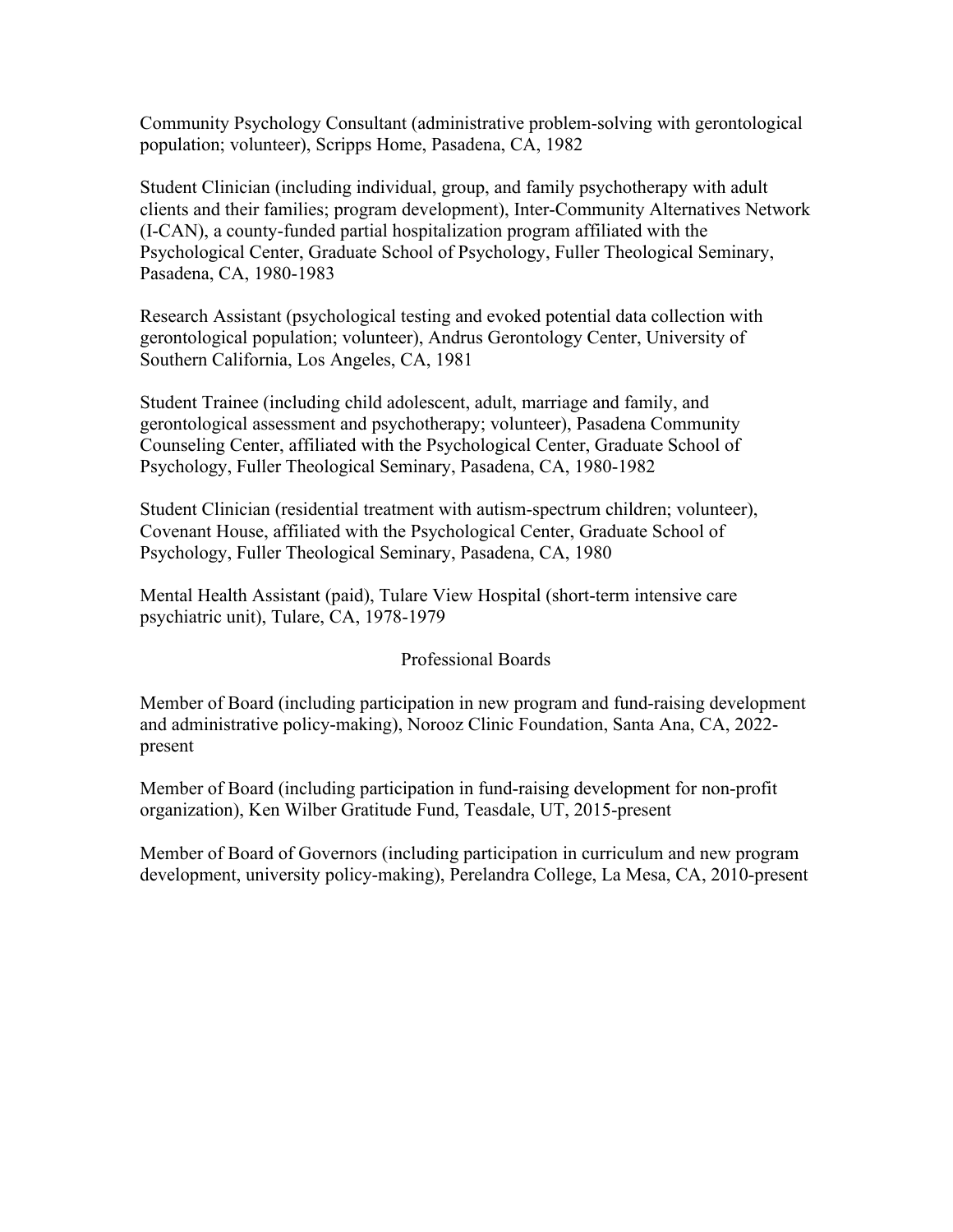## References

Ehsan Gharadjedaghi, Psy.D., clinical director of American Addiction Institute in Santa Ana, CA; (949) 310-2993 (professional colleague in clinical work and personal friend)

Kevin Fujimoto, Psy.D., private practice in Redondo Beach, CA; (808) 218-8733 (former student in doctoral program in clinical psychology at Pepperdine University, supervisee in postdoctoral clinical work, professional colleague in clinical work, and personal friend)

John Dupuy, M.A., author of *Integral Recovery* and CEO of *iAwake Technologies* in Teasdale, UT; (435) 691-1193 (professional colleague and personal friend)

Guy Du Plessis, M.A., co-author of *Building Recovery Resilience: Skills for Addiction Recovery and Relapse Prevention* and faculty member at Utah State University and California Southern University;  $+27(83)$  543-2015 (South Africa) (professional colleague, co-author, and personal friend)

Cheryl Bildner, Ph.D., c/o Mt. Washington Valley Psychological Services, Conway, NH; (603) 447-2453 (professional colleague in clinical work and personal friend)

James Finley, Ph.D.; author of *Transforming Trauma* and faculty member at Center for Contemplation and Action in Albuquerque, NM; (310) 367-1180 (professional colleague in clinical work, fellow student in graduate school, and personal friend)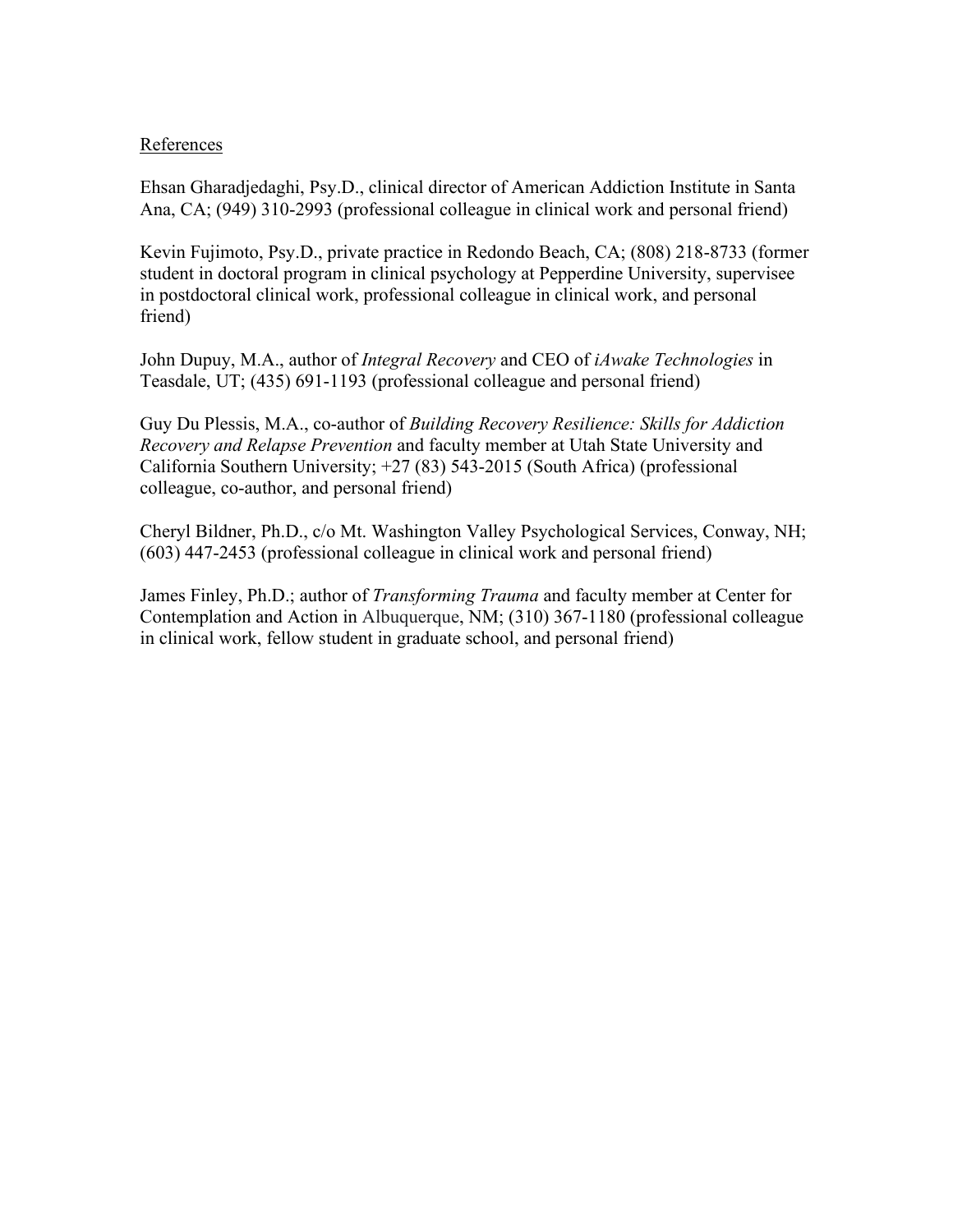## Selected Publications

Du Plessis, G., Tollefson, D., Weathers, R., & Webb, K. (in press), *Building recovery resilience: Addiction recovery and relapse prevention workbook.* Cambridge, UK: Cambridge University Press.

Du Plessis, G., Tollefson, D., Weathers, R., & Webb, K. (in press), *The recovery resilience program for addiction recovery: Facilitator's guide.* Cambridge, UK: Cambridge University Press.

Weathers, R.S. & Fujimoto, K. (in press). *Imagine: Creative exercises in art, poetry, & music.* [including audio-visual resources]. Redmond, WA: Amazon Kindle.

Weathers, R.S. & Prater, D. (submitted for publication). *The gift of gratitude.* [CD]. Teasdale, UT: iAwake Technologies.

Weathers, R.S. (2021). Foreword. In J. Dupuy, *Integral recovery: A revolutionary approach to the treatment of alcoholism and addiction.* [Audiobook]. Albany, NY: State University of New York Press.

Weathers, R.S. & Tate, A. (2021). *Reflections: A father, his daughter, and you.*  [including audio-visual resources]. Redmond, WA: Amazon Kindle.

Weathers, R.S. (2020). Drum royalty: Dr. Bill Bruford – A word about time – An interview with a modern master. *21st Century Drummer*, *3*, 43-46.

Weathers, R.S. (2020). Spirit: Spiritual law #2 for drummers. *21st Century Drummer*, *3*, 15-16.

Weathers, R.S. (2020). 5 spiritual laws for drummers -- Infographic. *21st Century Drummer*, *3*, 14.

Weathers, R.S., et al. (2020). *Lessons in forgiveness.* [2-part documentary available on YouTube]. Bangalore, India: Positive Revolution Films.

Weathers, R.S. (2019). Spirit: 5 spiritual laws for drummers – An introduction. *21st Century Drummer*, *2*, 20-23.

Weathers, R.S. (2019). Spirit: 7 keys to unblocking flow. *21st Century Drummer*, *1*, 15- 17.

Weathers, R.S. & Prater, D. (2017). *The freedom of forgiveness.* [CD]. Teasdale, UT: iAwake Technologies.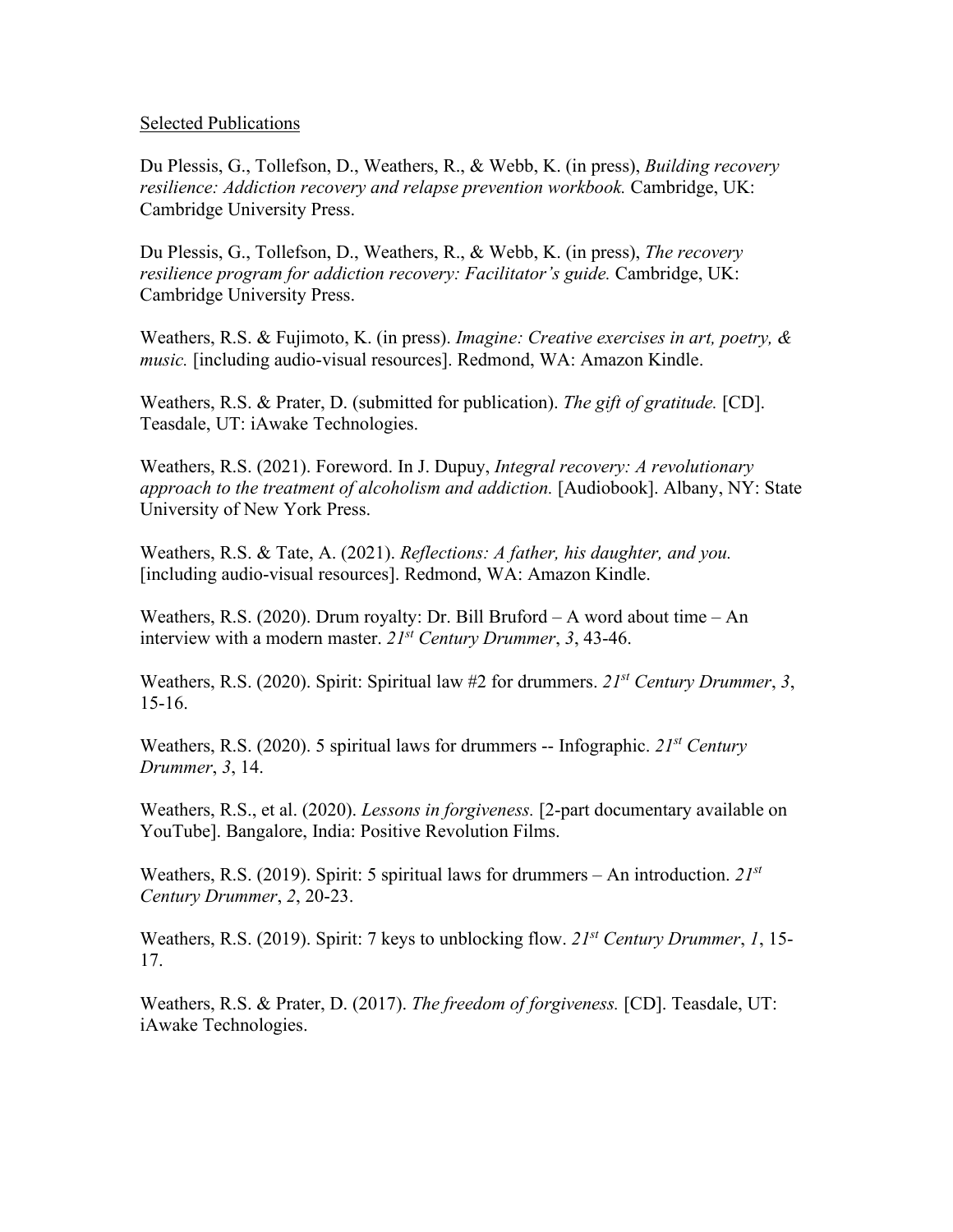Weathers, R.S. (2016). Foreword. In S.H. Block, C.B. Block, & G. du Plessis, *Mind-body workbook for addiction: Effective tools for substance abuse recovery and relapse prevention* (pp. 1-4)*.* Oakland, CA: New Harbinger Press.

Teyber, E., McClure, F., & Weathers, R.S. (2011). Shame and the family: Transmission across generations. In R. L. Dearing & J. P. Tangney (Eds.). *Shame in the therapy hour*. Washington, D.C.: American Psychological Association Press.

Gentile, S., Asamen, J., Harmell, P., & Weathers, R.S. (2002). The stalking of psychologists by their clients. *Professional Psychology: Research and Practice, 33,* 490- 494.

Weathers, R.S. (2000). The archetypal nature of percussion: Bridging psyche and soma. In S. Galipeau (Ed.), *On the shores of the psyche: Seeking further understanding in Jungian psychology*. Los Angeles: C. G. Jung Institute.

Weathers, R.S. (2000). The rhythm of eros: A prospectus for analyzing human interaction in archetypal and clinical perspective. In W. Riess (Ed.), *Breakdown & breakthrough: Jungian psychology at the millennium*. San Francisco: C. G. Jung Institute.

Jacoby, M. (1999). *Jungian psychotherapy and contemporary infant research: Basic patterns of emotional exchange* (R.S. Weathers, trans.). London: Routledge.

Nelson, D., & Weathers, R.S. (1998). Necessary angels: Music and healing in psychotherapy. *Journal of Humanistic Psychology*, *38*, 101-108.

Weathers, R.S. (1995). Reconciliation: The work of Ralph Martin and its implications for psychotherapeutic practice. *Journal of Psychology and Christianity*, *14*, 365-373.

Allman, L., De La Rocha, O., Elkins, D., & Weathers, R.S. (1992). Psychotherapists' attitudes toward clients reporting mystical experience. *Psychotherapy*, *29*, 564-569.

Weathers, R.S. (1990). Dream theory and research. In R. J. Hunter (Ed.), *Dictionary of Pastoral Care and Counseling*. Nashville, TN: Abingdon Press.

Winocur, N., & Weathers, R.S. (1990). The false transformational promise of cults: Archetypal dynamics. *Journal of Cultic Studies*, *7*, 160-173.

Hedgespeth, J., & Weathers, R.S. (1990). The evil within versus the evil without: The importance of understanding the client's attributions to evil. *Journal of Pastoral Counseling*, *25*, 80-89.

Weathers, R.S. (1986). Meditation, altered states, and unpleasant experiences: A structural-developmental analysis. *Dissertation Abstracts International*, *46*, 3620-3621. (University Microfilms Order No. DA8526351).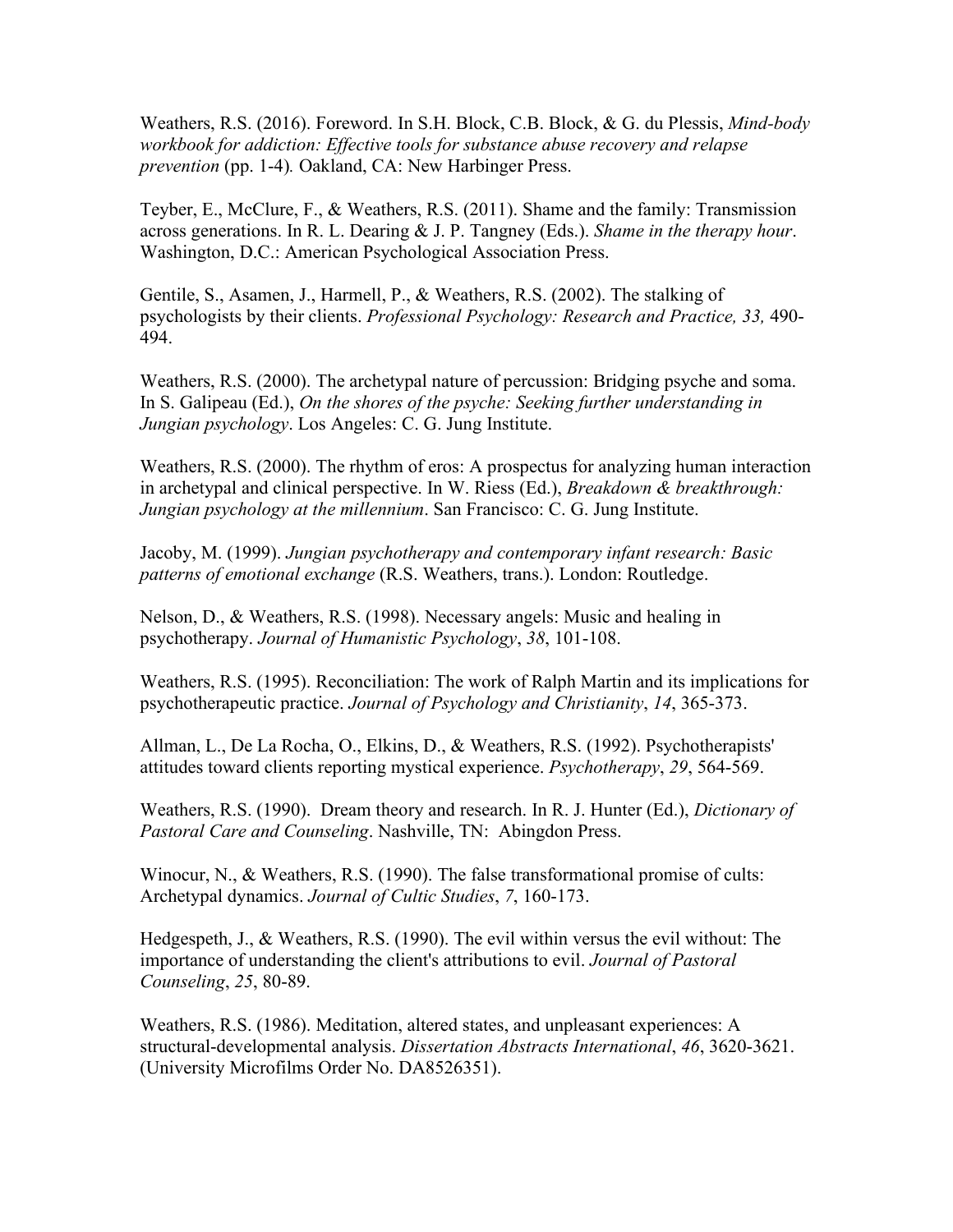Weathers, R.S. (1985). Locus of control and attention differences in the aging process. *Masters Abstracts International*, *23*, 223. (University Microfilms Order No. MA1322816).

Weathers, R.S. (1984). The limits of human wisdom: Scientific knowledge and religious commitment. *Journal of American Scientific Affiliation*, *36,* 45-46.

Weathers, R.S. (1984). (Review of *Spirituality and human emotion*). *Journal of American Scientific Affiliation*, *36*, 118-120.

Weathers, R.S. (1983). Dualism or holism?: A look at biblical anthropology, ethics, and human health. *Journal of American Scientific Affiliation*, *35*, 80-83.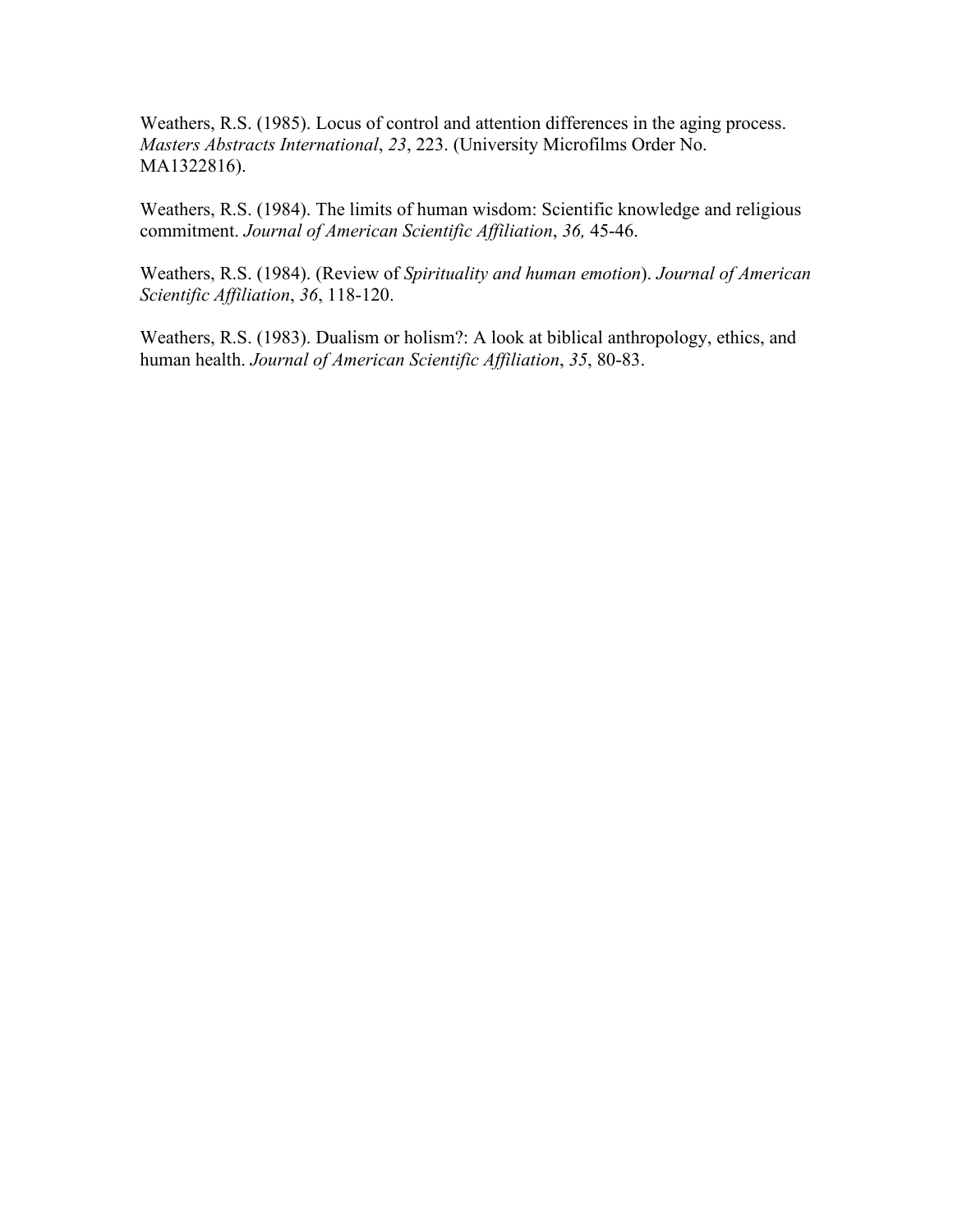#### Selected Presentations

Weathers, R.S. (2022, April). *Recovery resilience vs. shame and trauma: Necessary innovations in addiction treatment.* Webinar presented nationwide to healthcare professionals, sponsored by Behavioral Health Association of Providers, Los Angeles, CA.

Weathers, R.S. (2022, March). *Treating sex addiction.* Online radio interview with Hash Tag Our Stories, Johannesburg, South Africa.

Weathers, R.S. (2022, January). *Addicted to online gambling.* Online radio interview with Hash Tag Our Stories, Johannesburg, South Africa.

Weathers, R.S. (2021, November). *Shame, addiction, and healing*. Online radio interview with Close Up Radio, San Antonio, TX.

Weathers, R.S. (2021, October). *Cultural competency in treating substance use disorder.*  Workshop presented to healthcare professionals at California Addiction Conference, Newport Beach, CA.

Weathers, R.S. (2021, October). *Addiction and recovery from the inside*. Online radio interview with Close Up Radio, San Antonio, TX.

Weathers, R.S. (2021, August). *Shame, guilt, and addiction.* Online podcast presented to Sandstone Care, Denver, CO.

Weathers, R.S. (2019, September). *Un-shaming as essential to recovery from addiction to alcohol and other drugs*. Continuing education workshop series presented to healthcare professionals and public for Empower Idaho, Pocatello, ID.

Weathers, R.S. (2019, April). *Cultural competency in treating substance use disorder.*  Webinar presented to healthcare professionals at Community Care Network of Kansas, Topeka, KS.

Weathers, R.S. (2019, April). *From rx to heroin: Reducing stigma and spreading awareness of substance abuse.* Keynote address presented at Temple University School of Pharmacy, Philadelphia, PA.

Weathers, R.S. (2018, October). *Un-shaming as essential to recovery from addiction to alcohol and other drugs*. Continuing education workshop presented to the Texas Pharmacists Association, Austin, TX.

Weathers, R.S. (2018, June). *Bridging the gap: Integrating family therapy and addiction counseling.* Keynote workshop presented at American Pharmacists Association Conference, Salt Lake City, CA.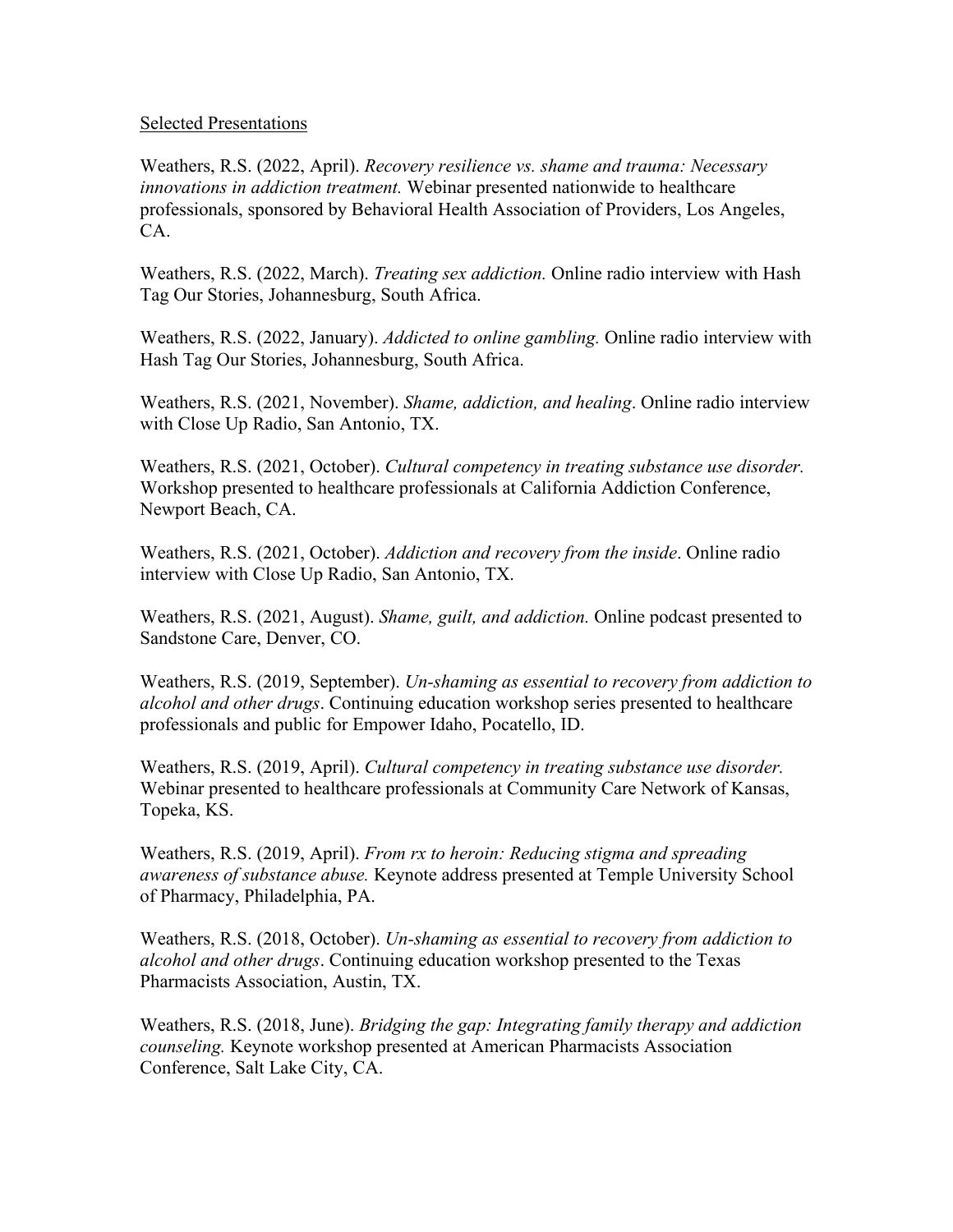Weathers, R.S. (2018, May). *Finding grace: An introduction to addiction, shame, stigma, and recovery.* Keynote workshop presented at American Pharmacists Association Conference, Salt Lake City, CA.

Weathers, R.S. (2018, February). *Addiction, shame, relationships, & recovery.* Workshop presented to California Association of Marriage and Family Therapy, Orange County Chapter, Costa Mesa, CA.

Weathers, R.S., & Fraser, L. (2017, December). *Shame, addiction, & recovery.* Podcast interview presented to Radical Recovery Summit, Palm Springs, CA.

Du Plessis, G., and Weathers, R.S. (2015, July). *The integral Jan Smuts.* Paper presented at the Fourth Biennial Integral Theory Conference, California State University, Sonoma, Rohnert Park, CA.

Weathers, R.S., and Kelly, C.M. (2015, January). *Plural recovery: Evidence-based relapse prevention for couples.* Workshop presented to mental health professionals at Evolution of Addiction Conference, Los Angeles, CA.

Weathers, R.S., and Kelly, C.M. (2015, January). *Forgiveness in the therapy hour.*  Workshop presented to graduate students in psychology at HIS University, Corona, CA.

Weathers, R.S. (2014, October). *Recovery without shame or stigma: Contributions from the neuroscience of addiction.* Workshop presented at Lifestyle Interventions Conference, Las Vegas, CA.

Weathers, R.S. (2014, September). *Recovery without shame or stigma: Contributions from the neuroscience of addiction.* Workshop presented to clinical staff, administration, and clients at Salvation Army Adult Rehabilitation Center, Anaheim, CA.

Weathers, R.S. (2014, September). *Recovery without shame or stigma: Contributions from the neuroscience of addiction.* Seminar presented to Women's Association for Addiction Treatment, Costa Mesa, CA.

Weathers, R.S. (2014, July). *Recovery without shame or stigma: Contributions from the neuroscience of addiction.* Continuing education webinar presented to mental health professionals at Sovereign Health, San Clemente, CA.

Weathers, R.S., and Kelly, C.M. (2014, July). *Family dynamics in addiction treatment: Integrating neuroscience, attachment theory, and emotionally focused therapy.* Workshop presented to graduate students in psychology at HIS University, Corona, CA.

Weathers, R.S. (2014, May). *Recovery without shame or stigma: Contributions from the neuroscience of addiction.* Workshop presented to graduate students in psychology at Argosy University, Orange, CA.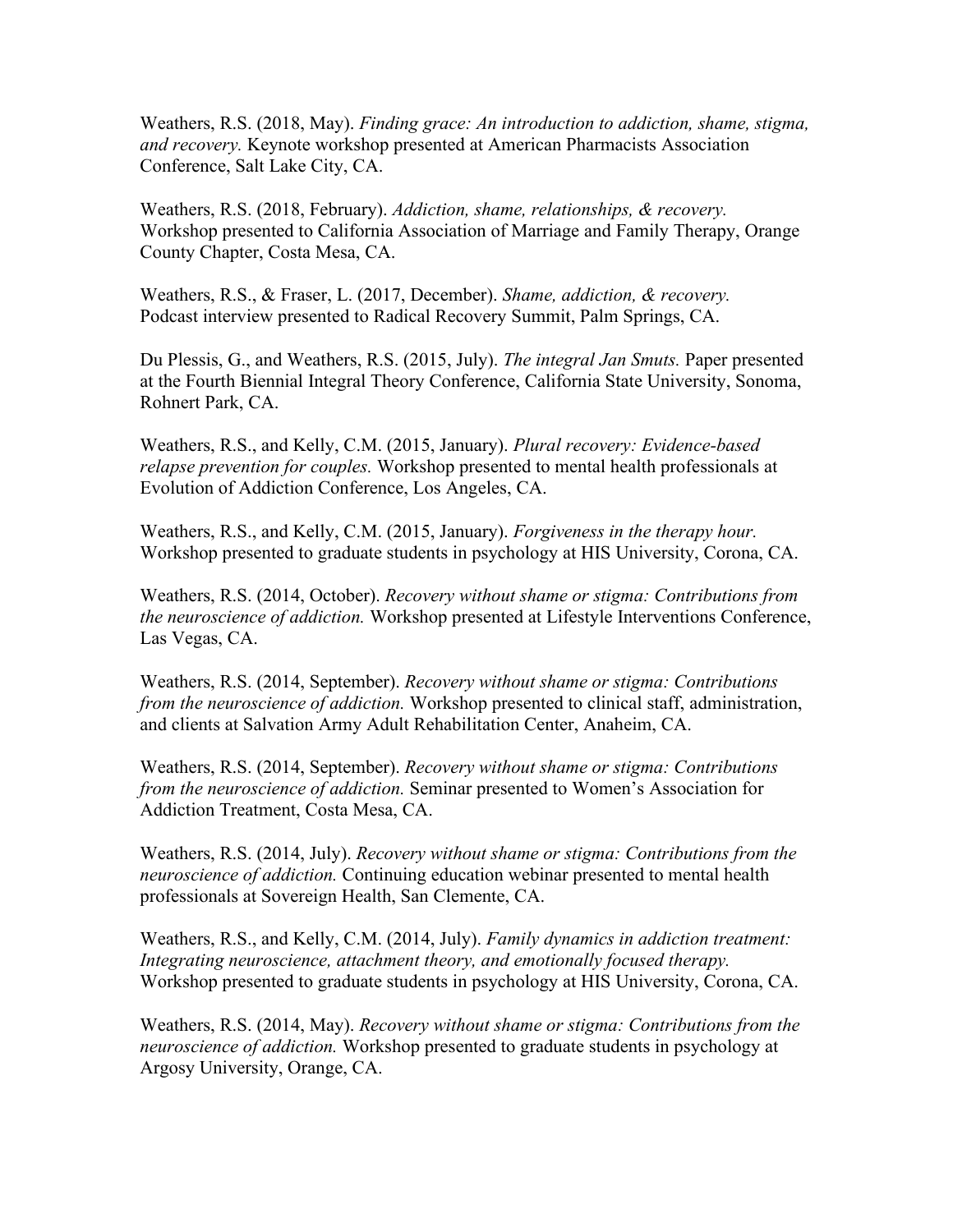Weathers, R.S. (2014, May). *Family dynamics in addiction treatment.* Panel sponsored by Addiction Professional Magazine and presented to mental health professionals, Orange, CA.

Weathers, R.S. (2014, March). *Recovery without shame or stigma: Contributions from the neuroscience of addiction.* Workshop presented to clinical staff and administration at Pacific Clinics, Moreno Valley, CA.

Weathers, R.S. (2014, March). *Addiction studies certificate.* In-service training presented to administration and staff at California Southern University, Irvine, CA.

Weathers, R.S. (2014, January). *Recovery without shame or stigma: Contributions from the neuroscience of addiction.* Workshop presented to graduate students in psychology at HIS University, Corona, CA.

Weathers, R.S. (2013, December). *Recovery without shame or stigma: Contributions from the neuroscience of addiction.* Workshop presented to clinical staff and administration at Matrix Institute for Addiction, Rancho Cucamonga, CA.

Weathers, R.S. (2013, November). *Recovery without shame or stigma: Contributions from the neuroscience of addiction.* Workshop presented to clinical staff and administration at Matrix Institute for Addiction, West Los Angeles, CA.

Weathers, R.S. (2013, November). *Rewiring the brain with gratitude.* In-service training presented to administration and staff at California Southern University, Irvine, CA.

Weathers, R.S. (2013, August). *Spiritual resources in counseling addicted individuals in recovery*. Workshop presented to graduate students in psychology at HIS University, Corona, CA.

Weathers, R. S. (2013, March). *Forgiveness practice*. Workshop presented to public, Against the Stream Buddhist Meditation Society, Santa Monica, CA.

Weathers, R. S. (2012, December). *Mindfulness: How to change your brain in 8 weeks or less*. In-service training presented to administration and staff at California Southern University, Irvine, CA.

Kelly, C., & Weathers, R. S. (2012, October). *Healing and transforming shame*. 1-day workshop presented to professional mental health counselors in Northridge, CA.

Weathers, R. S., & Kelly, C. (2012, October). *Training the emotionally intelligent therapist*. Seminar presented to graduate psychology students at California State University, Northridge, CA.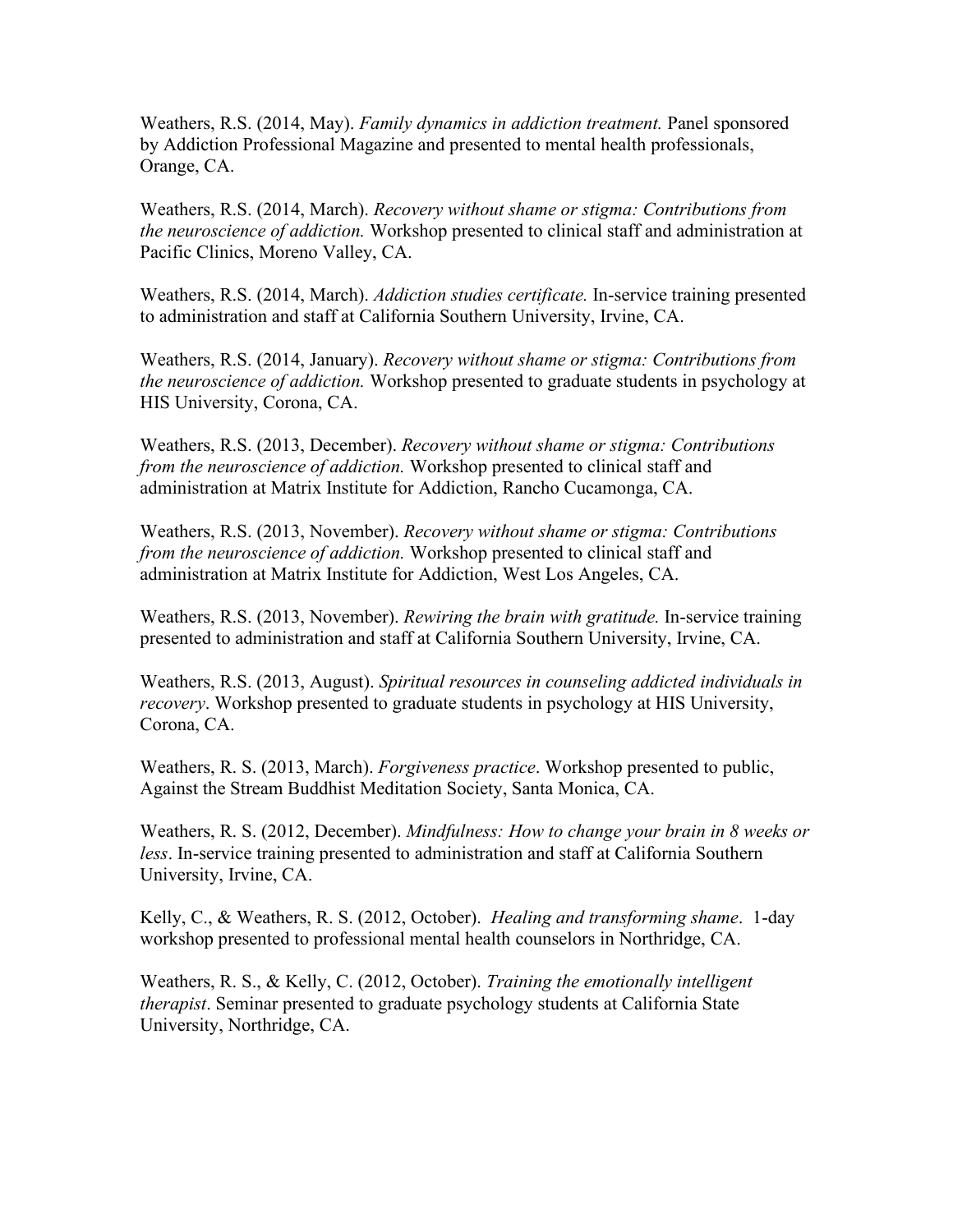Weathers, R. S., & Kelly, C. (2012, March). *Breaking the cycle of shame in families*. Seminar presented to graduate psychology students at California State University, Northridge, CA.

Weathers, R. S., & Kelly, C. (2011, July). *Cutting-edge therapy: What works and why it works*. Seminar presented to graduate psychology students at California State University, Northridge, CA.

Weathers, R. S. (2011, July). *An attachment perspective on the etiology and treatment of substance abuse and addiction*. Seminar presented to graduate psychology students at Argosy University, Los Angeles, CA.

Weathers, R. S. (2011, June). *Post-traumatic stress disorder for returning military veterans and the rediscovery of meaning: Utilizing online resources for research and community outreach*. Video interview for online presentation to faculty, graduate psychology students, and mental health professionals at California Southern University, Irvine, CA.

Weathers, R. S., & Hassell, G. (2010, October). *The sunrise ruby: Rumi on what love is and what it takes to sustain it*. Seminar presented to the public at the Mystic Journey Bookstore, Venice, CA.

Weathers, R. S. (2010, September). *An interview with Dr. Bonnie Badenoch*. [available on YouTube] Interview presented online to faculty, graduate psychology students, and mental health professionals at California Southern University, Irvine, CA.

Weathers, R. S. (2009, October). *Interpersonal neurobiology in the online training of psychotherapists*. Seminar presented at Summit Conference for International Healthcare Workers Day, California State University, Long Beach, CA.

Grimes, B., & Weathers, R. S. (2009, October). *Helping the multiculturally diverse learn through distance education*. Keynote address at 2nd International Online Education Conference, Gori University, Gori, Republic of Georgia.

Weathers, R. S. (2009, August). *California Southern University links up with the Consortium for Physicians from Latin America*. Television interview presented to Telemundo TV, Santa Ana, CA.

Weathers, R. S. (2009, August). *Carl Jung on psychotherapy, spirituality, and interpersonal relationships*. Seminar presented live and online to faculty, staff, and graduate psychology students at California Southern University, Santa Ana, CA.

Weathers, R. S. (2009, July). *Carl Jung on psychotherapy and spirituality*. Seminar presented live and online to faculty, staff, and graduate psychology students at California Southern University, Santa Ana, CA.